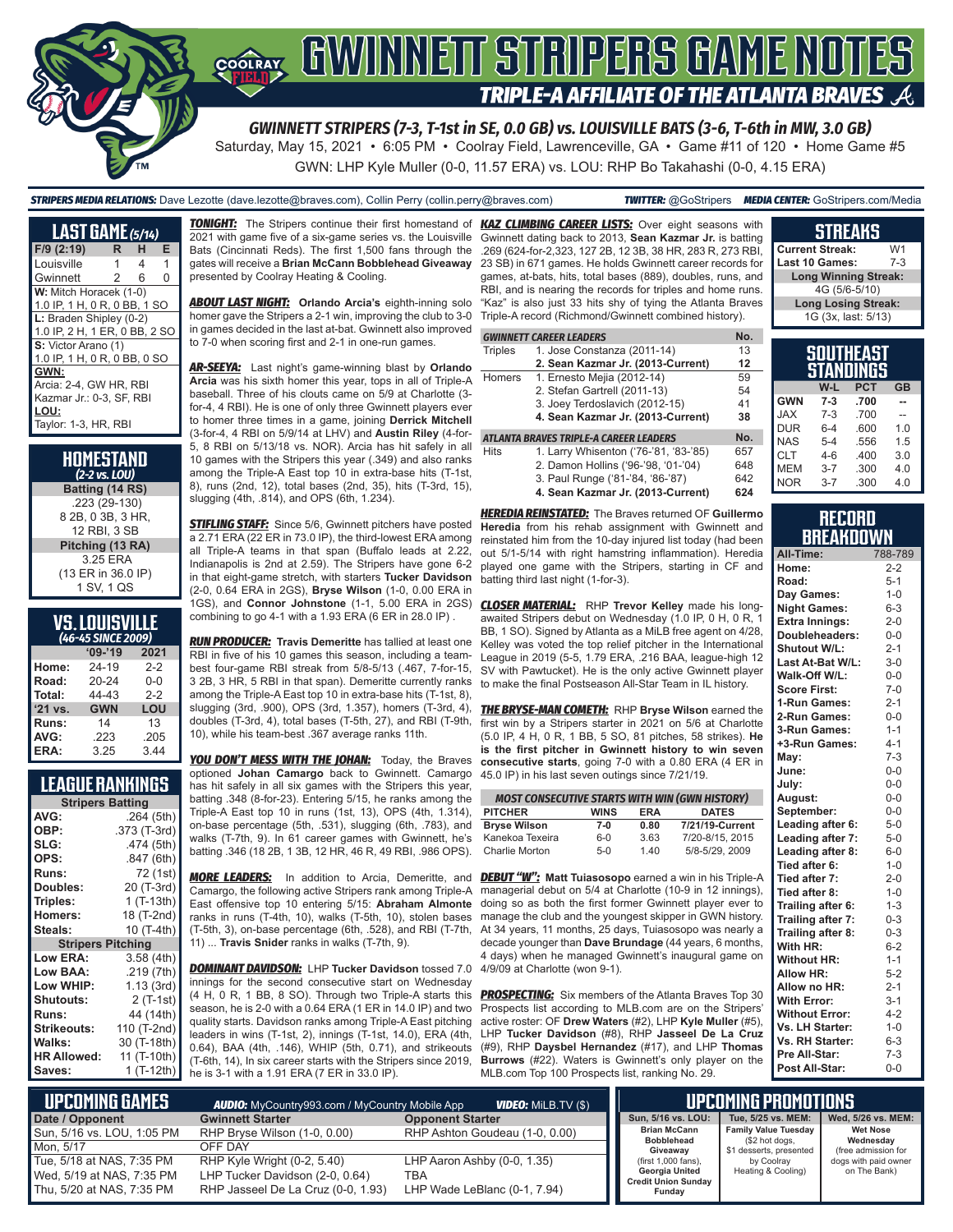

|                                                                                                                                                                                                                                                                                                                                                                                                    |                          |                  |                                        | <b>MANAGER MATT TUIASOSOPO</b>                                                                                                                                                                                                                                                                                                                                                                                                                                   |                         |                            |                           |                                                                              | <b>GWINNETT PLAYERS USED (39 IN 2021)</b>                                                                                                                                                                                                                                                                                                |  |
|----------------------------------------------------------------------------------------------------------------------------------------------------------------------------------------------------------------------------------------------------------------------------------------------------------------------------------------------------------------------------------------------------|--------------------------|------------------|----------------------------------------|------------------------------------------------------------------------------------------------------------------------------------------------------------------------------------------------------------------------------------------------------------------------------------------------------------------------------------------------------------------------------------------------------------------------------------------------------------------|-------------------------|----------------------------|---------------------------|------------------------------------------------------------------------------|------------------------------------------------------------------------------------------------------------------------------------------------------------------------------------------------------------------------------------------------------------------------------------------------------------------------------------------|--|
| Matt Tuiasosopo enters his first season as Gwinnett manager and his third season<br>as a coach in the Atlanta Braves organization in 2021. He was named the seventh<br>manager in team history on 3/30/21. Tuiasosopo is both the youngest manager in<br>team history (age 34) and the first former Gwinnett player to manage the club (hit<br>.221 with 19 HR, 73 RBI in 178 games from 2016-17). |                          |                  |                                        |                                                                                                                                                                                                                                                                                                                                                                                                                                                                  |                         |                            |                           | Pitchers (21):                                                               | Victor Arano, Chasen Bradford, Thomas Burrows,<br>Jesse Chavez, Tucker Davidson, Jasseel De La Cruz,<br>Carl Edwards Jr., Jay Flaa, Daysbel Hernandez,<br>Mitch Horacek, Connor Johnstone, Nate Jones, Trevor Kelley,<br>Dylan Lee, Chris Martin, Kyle Muller, Sean Newcomb,<br>Jose Rodriguez, Edgar Santana, Bryse Wilson, Kyle Wright |  |
| Tuiasosopo made his managerial debut in 2019 with Class-A Rome, leading the club<br>to a 65-74 record and earning Atlanta's Bobby Cox Award for minor league manager<br>of the year. He was set to return to Rome in 2020, but was reassigned to the Braves<br>Alternate Site at Coolray Field once the MiLB season was cancelled.                                                                 |                          |                  |                                        |                                                                                                                                                                                                                                                                                                                                                                                                                                                                  |                         |                            |                           | Position (18):                                                               | Abraham Almonte, Orlando Arcia, Jaycob Brugman,<br>Johan Camargo, Ryan Casteel, Travis Demeritte,<br>Phillip Ervin, Ryan Goins, Terrance Gore, Guillermo Heredia,<br>Ender Inciarte, Sean Kazmar Jr., Carlos Martinez,<br>Jonathan Morales, Yolmer Sanchez, Travis Snider,                                                               |  |
| Tuiasosopo's Managerial Career<br>With Gwinnett (1 Season):<br>MiLB Career (2 Seasons):                                                                                                                                                                                                                                                                                                            |                          |                  |                                        | Games<br>10<br>139                                                                                                                                                                                                                                                                                                                                                                                                                                               | W-L<br>$7 - 3$<br>65-74 | <b>PCT</b><br>.700<br>.468 | <b>Playoffs</b><br>0<br>0 |                                                                              | Riley Unroe, Drew Waters<br>Italics = Player not currently with Gwinnett                                                                                                                                                                                                                                                                 |  |
|                                                                                                                                                                                                                                                                                                                                                                                                    |                          |                  |                                        | All staff bios available in the 2021 Stripers Media Guide                                                                                                                                                                                                                                                                                                                                                                                                        |                         |                            |                           |                                                                              |                                                                                                                                                                                                                                                                                                                                          |  |
|                                                                                                                                                                                                                                                                                                                                                                                                    |                          |                  |                                        | <b>EJECTIONS</b>                                                                                                                                                                                                                                                                                                                                                                                                                                                 |                         |                            |                           |                                                                              |                                                                                                                                                                                                                                                                                                                                          |  |
| Player/Coach<br>None                                                                                                                                                                                                                                                                                                                                                                               |                          |                  |                                        | Date/Inning                                                                                                                                                                                                                                                                                                                                                                                                                                                      |                         | <b>Umpire</b>              |                           |                                                                              | <b>BASS-LANTA</b>                                                                                                                                                                                                                                                                                                                        |  |
|                                                                                                                                                                                                                                                                                                                                                                                                    |                          |                  |                                        |                                                                                                                                                                                                                                                                                                                                                                                                                                                                  |                         |                            |                           | Atlanta in 2021:                                                             | Including MLB rehab assignments, 11 players have played for both Gwinnett and<br><b>INF Johan Camargo</b><br>RHP Carl Edwards Jr.<br>OF Guillermo Heredia (Rehab)<br>OF Ender Inciarte (Rehab)<br>RHP Nate Jones                                                                                                                         |  |
|                                                                                                                                                                                                                                                                                                                                                                                                    |                          |                  |                                        | <b>TEAM DEFENSE (5TH IN TRIPLE-A EAST)</b>                                                                                                                                                                                                                                                                                                                                                                                                                       |                         |                            |                           |                                                                              | INF Sean Kazmar Jr.                                                                                                                                                                                                                                                                                                                      |  |
| <b>PCT</b><br>.987                                                                                                                                                                                                                                                                                                                                                                                 | G<br>10                  | <b>TC</b><br>381 |                                        | <b>PO</b><br>279                                                                                                                                                                                                                                                                                                                                                                                                                                                 | A<br>97                 | E<br>5                     | <b>DP</b><br>8            |                                                                              | RHP Chris Martin (Rehab)<br>LHP Sean Newcomb                                                                                                                                                                                                                                                                                             |  |
| <b>Catchers</b>                                                                                                                                                                                                                                                                                                                                                                                    |                          | <b>SB</b>        | $\mathsf{cs}$                          | <b>ATT</b>                                                                                                                                                                                                                                                                                                                                                                                                                                                       | <b>PCT</b>              | <b>PB</b>                  | W-L                       |                                                                              | RHP Edgar Santana<br>RHP Kyle Wright                                                                                                                                                                                                                                                                                                     |  |
| Casteel<br>Martinez                                                                                                                                                                                                                                                                                                                                                                                |                          | 1<br>3           | 0<br>0                                 | 1<br>3                                                                                                                                                                                                                                                                                                                                                                                                                                                           | .000<br>.000            | 1<br>$\mathbf{1}$          | $1 - 1$<br>$2 - 1$        |                                                                              | RHP Bryse Wilson                                                                                                                                                                                                                                                                                                                         |  |
| Morales<br>Total:                                                                                                                                                                                                                                                                                                                                                                                  |                          | 5                | $\mathbf 0$<br>0                       | 1<br>5                                                                                                                                                                                                                                                                                                                                                                                                                                                           | .000<br>.000            | 0<br>$\overline{2}$        | $4 - 1$<br>$7 - 3$        |                                                                              |                                                                                                                                                                                                                                                                                                                                          |  |
|                                                                                                                                                                                                                                                                                                                                                                                                    |                          |                  |                                        |                                                                                                                                                                                                                                                                                                                                                                                                                                                                  |                         |                            |                           |                                                                              | <b>BRAVES ON REHAB</b>                                                                                                                                                                                                                                                                                                                   |  |
| <b>Outfield Assists (2):</b><br>Pitcher Pickoffs (0):                                                                                                                                                                                                                                                                                                                                              |                          |                  |                                        | Almonte (1), Inciarte (1)                                                                                                                                                                                                                                                                                                                                                                                                                                        |                         |                            |                           |                                                                              | Three Atlanta players have been assigned to rehab with Gwinnett in 2021.                                                                                                                                                                                                                                                                 |  |
| <b>Catcher Pickoffs (1):</b>                                                                                                                                                                                                                                                                                                                                                                       |                          |                  | Casteel (1)                            |                                                                                                                                                                                                                                                                                                                                                                                                                                                                  |                         |                            |                           | Player<br>RHP Chris Martin                                                   | <b>Rehab Dates</b><br><b>Injury</b><br>Right Shoulder Inflammation (4/7)<br>$5/5 - 5/11$                                                                                                                                                                                                                                                 |  |
|                                                                                                                                                                                                                                                                                                                                                                                                    |                          |                  |                                        |                                                                                                                                                                                                                                                                                                                                                                                                                                                                  |                         |                            |                           | OF Ender Inciarte                                                            | Strained Left Hamstring (4/17)<br>$5/6 - 5/12$                                                                                                                                                                                                                                                                                           |  |
|                                                                                                                                                                                                                                                                                                                                                                                                    |                          |                  |                                        | <b>STARTS</b>                                                                                                                                                                                                                                                                                                                                                                                                                                                    |                         |                            |                           | OF Guillermo Heredia                                                         | 5/14<br>Right Hamstring Inflammation (5/1)                                                                                                                                                                                                                                                                                               |  |
| 1:<br>2:<br>3:<br>Arcia (8), Camargo (2)<br>4:<br>5:<br>6:<br>7:<br>8:<br>9:                                                                                                                                                                                                                                                                                                                       | Inciarte (6), Waters (4) |                  |                                        | <b>By Batting Order</b><br>Goins (4), Waters (3), Arcia (2), Heredia (1)<br>Camargo (4), Demeritte (4), Almonte (1), Kazmar Jr. (1)<br>Almonte (5), Demeritte (2), Kazmar Jr. (1), Sanchez (1), Snider (1)<br>Goins (3), Sanchez (3), Snider (2), Almonte (1), Ervin (1)<br>Ervin (4), Kazmar Jr. (2), Sanchez (2), Goins (1), Snider (1)<br>Morales (4), Sanchez (3), Brugman (1), Goins (1), Martinez (1)<br>Casteel (2), Martinez (2), Morales (1), Unroe (1) |                         |                            |                           |                                                                              |                                                                                                                                                                                                                                                                                                                                          |  |
|                                                                                                                                                                                                                                                                                                                                                                                                    | Pitcher Spot (4)         |                  |                                        | <b>By Position</b>                                                                                                                                                                                                                                                                                                                                                                                                                                               |                         |                            |                           |                                                                              | LAST AT-BAT WINS (3)                                                                                                                                                                                                                                                                                                                     |  |
| C:<br>1B: Camargo (4), Kazmar Jr. (3), Snider (2), Unroe (1)                                                                                                                                                                                                                                                                                                                                       |                          |                  | Morales (5), Martinez (3), Casteel (2) |                                                                                                                                                                                                                                                                                                                                                                                                                                                                  |                         |                            |                           |                                                                              | The Stripers are 3-0 in games decided in the last at-bat in 2021.                                                                                                                                                                                                                                                                        |  |
| <b>2B:</b> Goins (8), Sanchez (2)<br>3B: Sanchez (7), Camargo (2), Kazmar Jr. (1)<br><b>SS:</b> Arcia (9), Goins (1)<br>LF: Ervin (3), Demeritte (2), Waters (2), Almonte (1), Heredia (1), Snider (1)<br>CF: Inciarte (5), Waters (4), Ervin (1)<br>RF: Almonte (5), Demeritte (3), Ervin (1), Waters (1)<br>DH: Almonte (1), Arcia (1), Brugman (1), Demeritte (1), Inciarte (1), Snider (1)     |                          |                  |                                        |                                                                                                                                                                                                                                                                                                                                                                                                                                                                  |                         |                            |                           | Date/Opponent<br>5/4 at Charlotte<br>5/9 at Charlotte<br>5/14 vs. Louisville | <b>Score</b><br><b>Game-Winning Play</b><br>10-9 (12th)<br>Almonte scores on E4 (Reynolds)<br>12-9 (10th)<br>Camargo RBI single<br>Arcia 2-out solo HR<br>$2-1$ (8th)                                                                                                                                                                    |  |
|                                                                                                                                                                                                                                                                                                                                                                                                    |                          |                  |                                        |                                                                                                                                                                                                                                                                                                                                                                                                                                                                  |                         |                            |                           |                                                                              |                                                                                                                                                                                                                                                                                                                                          |  |
|                                                                                                                                                                                                                                                                                                                                                                                                    | Home                     | Road             | <b>Total</b>                           | <b>VS.2021 OPPONENTS</b>                                                                                                                                                                                                                                                                                                                                                                                                                                         | Home                    |                            |                           |                                                                              |                                                                                                                                                                                                                                                                                                                                          |  |
| CHA                                                                                                                                                                                                                                                                                                                                                                                                | $0-0$                    | $5 - 1$          | $5 - 1$                                | COL                                                                                                                                                                                                                                                                                                                                                                                                                                                              | $0-0$                   | Road<br>$0-0$              | <b>Total</b><br>$0-0$     |                                                                              |                                                                                                                                                                                                                                                                                                                                          |  |
| <b>DUR</b><br><b>JAX</b>                                                                                                                                                                                                                                                                                                                                                                           | $0-0$<br>$0-0$           | $0-0$<br>$0 - 0$ | $0-0$<br>$0-0$                         | LOU<br><b>MW DIV</b>                                                                                                                                                                                                                                                                                                                                                                                                                                             | $2 - 2$<br>$2 - 2$      | $0-0$<br>$0-0$             | $2 - 2$<br>$2 - 2$        |                                                                              |                                                                                                                                                                                                                                                                                                                                          |  |
| <b>MEM</b>                                                                                                                                                                                                                                                                                                                                                                                         | $0-0$                    | $0-0$            | $0-0$                                  |                                                                                                                                                                                                                                                                                                                                                                                                                                                                  |                         |                            |                           |                                                                              |                                                                                                                                                                                                                                                                                                                                          |  |
| <b>NAS</b><br><b>NOR</b>                                                                                                                                                                                                                                                                                                                                                                           | $0-0$<br>$0-0$           | $0-0$<br>$0-0$   | $0-0$<br>$0-0$                         |                                                                                                                                                                                                                                                                                                                                                                                                                                                                  |                         |                            |                           |                                                                              | *Denotes "walk-off" win                                                                                                                                                                                                                                                                                                                  |  |
| <b>SE DIV</b>                                                                                                                                                                                                                                                                                                                                                                                      | $0-0$                    | $5-1$            | $5-1$                                  |                                                                                                                                                                                                                                                                                                                                                                                                                                                                  |                         |                            |                           |                                                                              |                                                                                                                                                                                                                                                                                                                                          |  |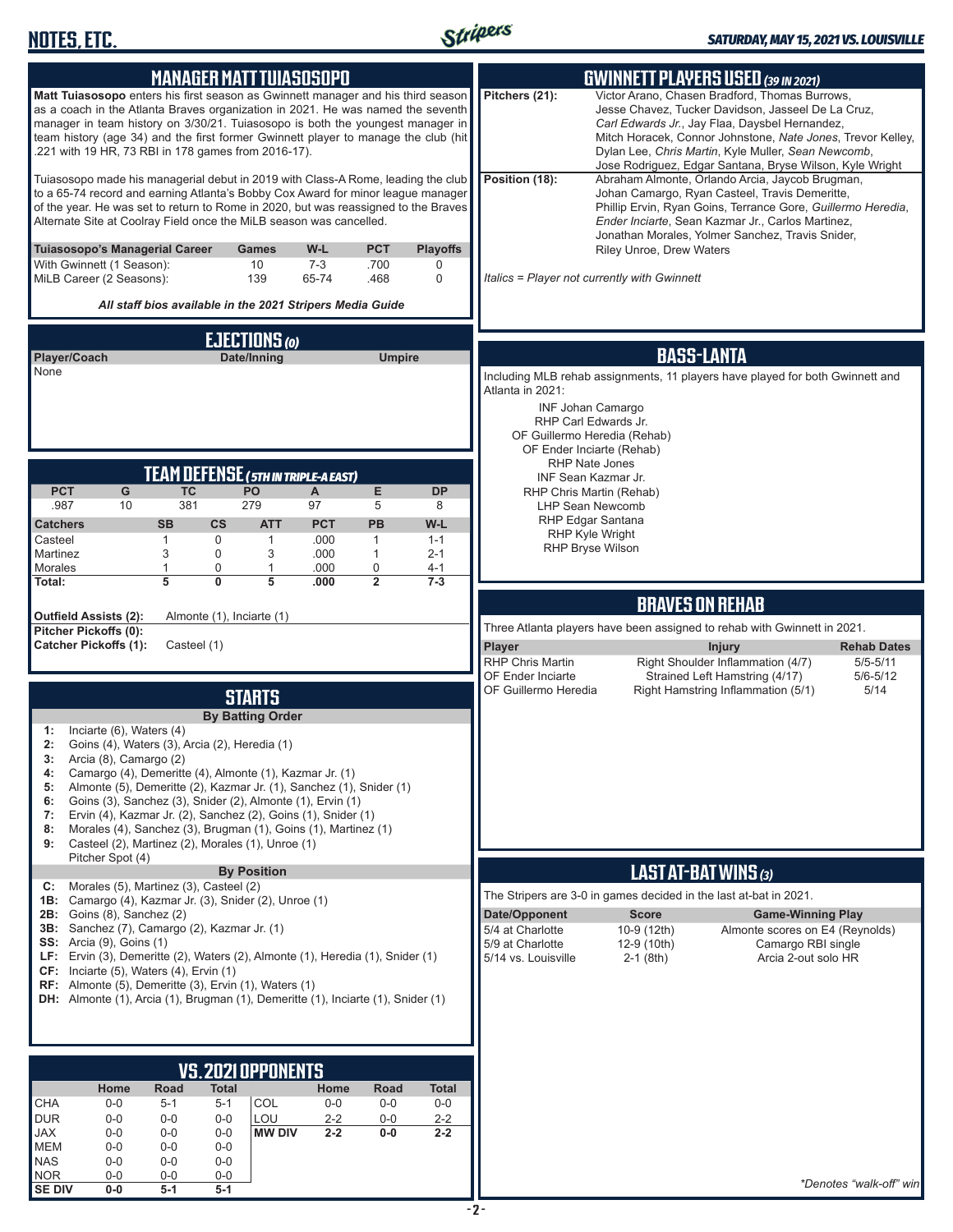## **STARTING PITCHER**



**ON BRAVES 40-MAN ROSTER BIO ON PAGE 78 OF MEDIA GUIDE**

#### *SATURDAY, MAY 15, 2021 VS. LOUISVILLE*

# **50****KYLE MULLER**

**B/T:** R/L **BORN:** 10/7/97 in Dallas, TX (age 23) **HT:** 6-7 **ACQUIRED:** Braves' 2nd Round Pick (44th Overall) in 2016 June draft out of Jesuit College Prep (Dallas, TX).

*TONIGHT:* Muller makes his third start of the season in the penultimate game of a six-game series vs. Louisville. It is his 71st career MiLB appearance (70th start). He is seeking his first career Triple-A win in his Coolray Field debut.

**PROSPECTING:** Muller is currently ranked as the Atlanta Braves' No. 5 prospect by MLB.com. Entering the year, he was ranked the Braves' No. 7 prospect by *Baseball America* ... *BA* also rated him as owner of both the "Best Fastball" and "Best Curveball" in the Braves system.

*2021 SEASON:* Was on Gwinnett's Opening Night roster ... On 5/4 at Charlotte (ND, 3.0 IP, 5 H, 7 R, 6 ER, 5 BB, 4 SO), became the third pitcher in Gwinnett history to make his Triple-A debut as the Opening Night starter, joining **Tommy Hanson** (4/9/09 at Charlotte) and **Mike Soroka** (4/6/18 at Norfolk).

*2021 SPRING TRAINING:* He went 0-0 with a 0.00 ERA (0 ER in 2.0 IP, 2 H, 0 BB, 3 SO) in two relief outings ... Atlanta optioned him to Gwinnett on 3/12.

*2020 SEASON:* Muller was a member of the Braves' 60-man player pool, but spent the entire season at the Alternate Site in Gwinnett and did not make his MLB debut.

*CAREER ACCOLADES:* 2018: Arizona Fall League Rising Stars game (1-0, 2.53 ERA in 7G with Peoria) ... 2019: Southern League Pitcher of the Week (5/26/19) ... Southern League Midseason All-Star (4-4, 3.18 ERA, .188 BAA in 14 first-half starts).

|              | <b>MULLER'S OVERALL STATS</b> |           |                          |            |    |     |           |            |             |  |
|--------------|-------------------------------|-----------|--------------------------|------------|----|-----|-----------|------------|-------------|--|
| Year         | Team                          | W-L       | <b>ERA</b>               | G/GS HR BB |    |     | <b>SO</b> | <b>BAA</b> | <b>WHIP</b> |  |
|              | 2021 Gwinnett (AAA)           | $0 - 0$   | 11.57                    | 2/2        |    | 8   | 10        | .387       | 2.86        |  |
| MiLB Career: |                               | $20 - 10$ | 3.21                     | 70/69      | 21 | 152 | 346       | .227       | 1.28        |  |
| MLB Career:  |                               | $0 - 0$   | $\overline{\phantom{a}}$ | 0/0        |    |     |           |            |             |  |

|              | <b>MULLER'S 2021 SPLITS (WITH GWINNETT)</b> |          |                |
|--------------|---------------------------------------------|----------|----------------|
| Home:        | $0-0, - -$ ERA (0G)                         | Vs. LHB: | .500 BAA. 1 HR |
| <b>Road:</b> | 0-0, 11.57 ERA (2G)                         | Vs. RHB: | .333 BAA, 2 HR |

| 1<br><b>MULLER VS. LOUISVILLE</b> |     |                |   |           |     |  |    |    |    |  |  |  |  |
|-----------------------------------|-----|----------------|---|-----------|-----|--|----|----|----|--|--|--|--|
|                                   | W-L | ERA            | G | <b>GS</b> | 1P  |  | ER | ΗR | BB |  |  |  |  |
| 2021:                             | 0-0 | $-$            |   |           | 0.0 |  |    |    |    |  |  |  |  |
| Career:                           | 0-0 | $\overline{a}$ |   |           | 0.0 |  |    |    |    |  |  |  |  |

|                 | <b>MULLER'S HIGHS &amp; LOWS</b> |                                    |  |  |  |  |  |  |  |  |  |  |  |
|-----------------|----------------------------------|------------------------------------|--|--|--|--|--|--|--|--|--|--|--|
|                 | <b>Season</b>                    | <b>Career (MiLB and MLB)</b>       |  |  |  |  |  |  |  |  |  |  |  |
| l IP:           | 4.0 $(5/9)$ $(2)$ CLT            | 7.1 (7/20/18, FLA @ CLR)           |  |  |  |  |  |  |  |  |  |  |  |
| $\mathsf{Iso}:$ | 6(5/9 @ CLT)                     | 12 (7/9/18, FLA @ DBT)             |  |  |  |  |  |  |  |  |  |  |  |
| BB:             | $5(5/4)$ $\omega$ CLT)           | 6 (4/19/19, MIS @ CHA)             |  |  |  |  |  |  |  |  |  |  |  |
| IH:             | $7(5/9)$ $(2)$ CLT)              | 9 (2x, last: 6/28/18, FLA vs. DUN) |  |  |  |  |  |  |  |  |  |  |  |
| IER:            | $6(5/4)$ $(2)$ CLT)              | 6 (2x, last: 6/29/19, MIS vs. JXN) |  |  |  |  |  |  |  |  |  |  |  |
| Low-Hit CG:     |                                  | No 9.0-IP CG                       |  |  |  |  |  |  |  |  |  |  |  |
| Low-ER CG: --   |                                  | No 9.0-IP CG                       |  |  |  |  |  |  |  |  |  |  |  |

| <b>MULLER AT THE PLATE</b> |       |           |   |   |    |    |           |            |           |    |  |  |  |
|----------------------------|-------|-----------|---|---|----|----|-----------|------------|-----------|----|--|--|--|
|                            | AVG.  | <b>AB</b> | R | н | 2B | 3B | <b>HR</b> | <b>RBI</b> | <b>BB</b> | SΟ |  |  |  |
| 2021:                      | $---$ |           |   |   |    |    |           |            |           |    |  |  |  |
| Career:                    | .160  | 25        |   |   |    |    |           |            |           |    |  |  |  |

| MULLER'S 2021 STARTS (ALL LEVELS) |                                                                                                   |           |     |             |  |  |       |  |    |       |               |  |                                                     |
|-----------------------------------|---------------------------------------------------------------------------------------------------|-----------|-----|-------------|--|--|-------|--|----|-------|---------------|--|-----------------------------------------------------|
| Team                              | NP-S<br>Date/Opp.<br>ER HR BB SO<br>IP HR<br>Opp. Starter<br><b>Result</b><br><b>Result Notes</b> |           |     |             |  |  |       |  |    |       |               |  |                                                     |
| GWN                               | 5/4 @ CLT                                                                                         | <b>ND</b> | 3.0 | $5^{\circ}$ |  |  | 6 2 5 |  |    | 82-38 | Jimmy Lambert |  | W, 10-9 Triple-A debut, exited trailing 4-3 in 4th. |
| <b>GWN</b>                        | 5/9 @ CLT                                                                                         | ND.       | 4 O |             |  |  |       |  | -6 | 84-52 | Jimmy Lambert |  | W, 12-9 Exited trailing 4-3 in 4th once again.      |
|                                   |                                                                                                   |           |     |             |  |  |       |  |    |       |               |  |                                                     |

| <b>STRIPERS STARTING PITCHERS</b> |         |            |           |    |                 |                       |                                                                           |  |  |  |  |  |  |
|-----------------------------------|---------|------------|-----------|----|-----------------|-----------------------|---------------------------------------------------------------------------|--|--|--|--|--|--|
| <b>Pitcher</b>                    | W-L     | <b>ERA</b> | <b>GS</b> | QS | <b>Team W-L</b> | <b>Run Support</b>    | <b>Last Gwinnett Start</b>                                                |  |  |  |  |  |  |
| Davidson, Tucker                  | $2 - 0$ | 0.64       |           |    | $2 - 0$         | 8.00 RPG (16 Tot.)    | 5/12 vs. LOU (W, 2): 7.0 IP, 4 H, 0 R, 1 BB, 8 SO (97p/67s)               |  |  |  |  |  |  |
| De La Cruz, Jasseel               | 0-0     | 0.00       |           |    | $1 - 0$         | $0.00$ RPG $(0$ Tot.) | 5/14 vs. LOU (ND): 3.0 IP, 1 H, 0 R, 0 BB, 3 SO (35p/25s)                 |  |  |  |  |  |  |
| Johnstone, Connor                 | $1 - 1$ | 5.00       |           |    | 1-1             | 4.50 RPG (9 Tot.)     | 5/13 vs. LOU (L, 1): 4.0 IP, 5 H, 5 R, 5 ER, 0 BB, 3 SO, 2 HR (63p/43s)   |  |  |  |  |  |  |
| Muller, Kyle                      | $0-0$   | 11.57      |           |    | $2 - 0$         | 4.00 RPG (8 Tot.)     | 5/9 at CLT (ND): 4.0 IP, 7 H, 4 R, 3 ER, 3 BB, 6 SO, 1 HR, 1 WP (84p/52s) |  |  |  |  |  |  |
| Wilson, Bryse                     | $1 - 0$ | 0.00       |           |    | $1 - 0$         | 2.00 RPG (2 Tot.)     | 5/6 at CLT (W, 1): 5.0 IP, 4 H, 0 R, 1 BB, 5 SO (81p/58s)                 |  |  |  |  |  |  |
| Wright, Kyle                      | $0 - 2$ | 5.40       |           |    | $0 - 2$         | 0.50 RPG (1 Tot.)     | 5/11 vs. LOU (L, 2): 5.0 IP, 6 H, 3 R, 3 ER, 2 BB, 5 SO (89p/56s)         |  |  |  |  |  |  |
| Total:                            | $4 - 3$ | 3.94       | 10        |    | $7-3$           | 3.60 RPG (36 Tot.)    |                                                                           |  |  |  |  |  |  |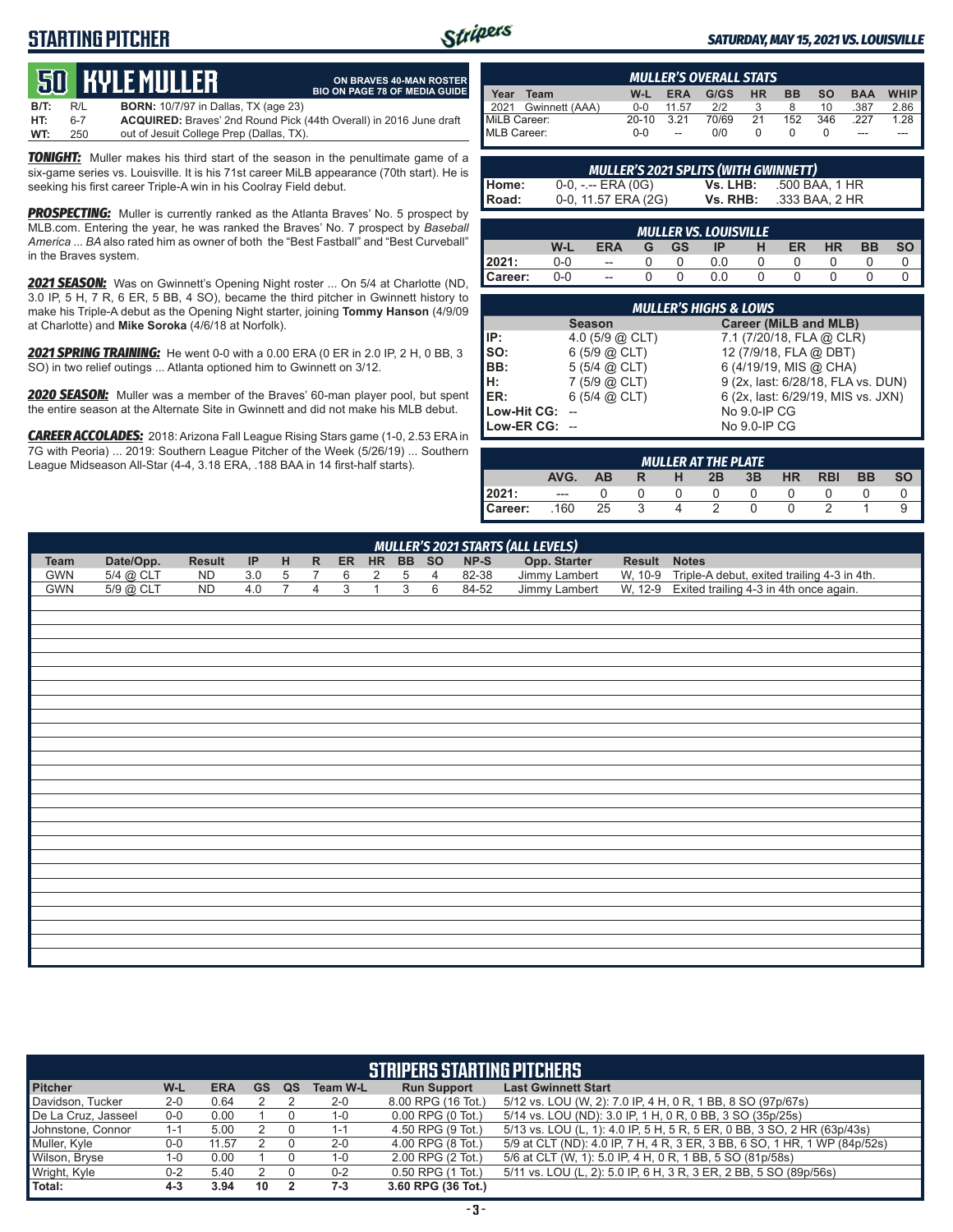

| <b>RELIEF SUMMARY (CURRENT STRIPERS ONLY)</b> |              |            |   |          |              |               |              |                                                                  |                         |  |  |  |  |
|-----------------------------------------------|--------------|------------|---|----------|--------------|---------------|--------------|------------------------------------------------------------------|-------------------------|--|--|--|--|
| <b>Pitcher</b>                                | $W-L$        | <b>ERA</b> | G | GF       | <b>HLD</b>   | <b>SV/OPP</b> | <b>IR/RS</b> | <b>Last Gwinnett Relief Outing</b>                               | <b>Scoreless Streak</b> |  |  |  |  |
| Arano, Victor                                 | $0 - 0$      | 3.00       |   |          | 0            | 1/2           | 0/0          | 5/14 vs. LOU: 1.0 IP, 1 H, 0 R, 0 BB, 0 SO (9p/7s)               | 2G (2.0 IP)             |  |  |  |  |
| Bradford, Chasen                              | $0 - 0$      | 2.70       | ٩ |          |              | 0/0           | 2/2          | 5/12 vs. LOU: 1.0 IP, 0 H, 0 R, 0 BB, 1 SO (9p/6s)               | 2G (3.0 IP)             |  |  |  |  |
| Burrows, Thomas (L)                           | $0 - 0$      | 1.80       |   |          | $\Omega$     | 0/0           | 0/0          | 5/11 vs. LOU: 1.0 IP, 1 H, 1 R, 1 ER, 2 BB, 0 SO (24p/14s)       | 0G                      |  |  |  |  |
| Chavez, Jesse                                 | $0 - 0$      | 3.60       |   |          |              | 0/0           | 0/0          | 5/13 vs. LOU: 2.0 IP, 3 H, 2 R, 2 ER, 0 BB, 2 SO (26p/20s)       | 0G                      |  |  |  |  |
| De La Cruz. Jasseel                           | $0 - 0$      | 5.40       |   | $\Omega$ | 0            | 0/0           | 0/0          | 5/11 vs. LOU: 1.0 IP, 0 H, 0 R, 0 BB, 1 SO (9p/7s)               | 1G (1.0 IP)             |  |  |  |  |
| Flaa, Jay                                     | $0 - 0$      | 0.00       |   |          | $\Omega$     | 0/0           | 0/0          | 5/13 vs. LOU: 1.0 IP, 1 H, 0 R, 0 BB, 2 SO (21p/13s)             | 1G (1.0 IP)             |  |  |  |  |
| Hernandez, Daysbel                            | $0 - 0$      | 3.86       |   |          |              | 0/0           | 1/0          | 5/13 vs. LOU: 1.0 IP, 0 H, 1 R, 1 ER, 2 BB, 1 SO, 1 WP (28p/18s) | 0G                      |  |  |  |  |
| Horacek. Mitch (L)                            | $1 - 0$      | 6.00       | ٩ | $\Omega$ | <sup>n</sup> | 0/0           | 0/0          | 5/14 vs. LOU: 1.0 IP, 1 H, 0 R, 0 BB, 1 SO (14p/10s)             | 1G (1.0 IP)             |  |  |  |  |
| Johnstone, Connor                             | $0 - 0$      | 0.00       |   |          | 0            | 0/0           | 3/3          | 5/4 at CLT: 3.0 IP, 1 H, 0 R, 0 BB, 1 SO (27p/18s)               | 1G (3.0 IP)             |  |  |  |  |
| Kelley, Trevor                                | $0 - 0$      | 0.00       |   |          | $\Omega$     | 0/0           | 0/0          | 5/12 vs. LOU: 1.0 IP, 0 H, 0 R, 1 BB, 1 SO (17p/11s)             | 1G (1.0 IP)             |  |  |  |  |
| Lee, Dylan (L)                                | $1 - \Omega$ | 0.00       |   |          | <sup>n</sup> | 0/0           | 0/0          | 5/9 at CLT: 2.0 IP, 2 H, 0 R, 0 BB, 2 SO (29p/22s)               | 1G (2.0 IP)             |  |  |  |  |
| Rodriguez, Jose                               | $0 - 0$      | 2.25       |   |          | $\Omega$     | 0/0           | 0/0          | 5/14 vs. LOU: 4.0 IP, 1 H, 1 R, 1 ER, 1 BB, 3 SO, 1 HR (46p/30s) | 0G                      |  |  |  |  |
| Santana, Edgar                                | $1 - 0$      | 13.50      |   | $\Omega$ | $\Omega$     | 0/1           | 0/0          | 5/13 vs. LOU: 1.0 IP, 0 H, 0 R, 0 BB, 1 SO (13p/11s)             | 0G                      |  |  |  |  |

|                               | <b>STRIPERS PITCHING BREAKDOWN</b> |            |      |          |    |                        |           |           |            |  |  |  |  |  |
|-------------------------------|------------------------------------|------------|------|----------|----|------------------------|-----------|-----------|------------|--|--|--|--|--|
|                               | W-L                                | <b>ERA</b> | IP   |          | ER | ΗR                     | <b>BB</b> | <b>SO</b> | <b>BAA</b> |  |  |  |  |  |
| Starters:                     | $4 - 3$                            | 3.94       | 48.0 | 24       | 21 | 6                      | 16        | 53        | .242 I     |  |  |  |  |  |
| <b>Relievers:</b>             | $3-0$                              | 3.20       | 45.0 | 20       | 16 | 5                      | 14        | 57        | 193 I      |  |  |  |  |  |
| Total:                        | $7 - 3$                            | 3.58       | 93.0 | 44       | 37 |                        | 30        | 110       |            |  |  |  |  |  |
| <b>Saves/Opp: 1/3 (33.3%)</b> |                                    |            |      | Holds: 3 |    | IR/Scored: 6/5 (83.3%) |           |           |            |  |  |  |  |  |

### *VICTOR ARANO - RHP - #54:*

- **• 2021:** Locked down Gwinnett's first save of the year on 5/14 vs. LOU (1.0 IP, 1 H). **• 2021 with Atlanta:** Recalled on 5/8, but did not pitch ... Optioned on 5/10.
- **• Spring Training:** 0-1, 34.71 ERA, .538 BAA, 1 SV in 3G with Atlanta.
- **• 2020:** Was a member of Philadelphia's 60-man player pool, but spent the entire year at the Alternate Site in Lehigh Valley ... DFA'd by the Phillies on 1/18.
- **• 2019:** Limited to just 6G with Triple-A Lehigh Valley (2-0, 0.00 ERA in 3G) and Philadelphia (1-0, 3.86 ERA in 3G) ... Was on injured list from 4/20-end of season (right elbow inflammation).
- **• Acquired:** Claimed off waivers from Philadelphia (1/22/21) ... Originally signed by the Los Angeles Dodgers as a non-drafted free agent (4/4/13).
- **• MLB Career:** 3-2, 2.65 ERA, .224 BAA, 3 SV in 73G with Philadelphia (2017-19).

### *CHASEN BRADFORD - RHP - #28:*

- **• Spring Training:** Did not pitch in Atlanta's MLB camp.
- **• 2020:** Re-signed by Seattle to an MiLB deal on 1/15, but was not included on the Mariners' 60-man player pool ... Did not play.
- **• 2019:** Split time between Seattle (0-0, 4.86 ERA, 1 SV in 12G) and Triple-A Tacoma (0-0, 6.75 ERA, 1 SV in 5G).
- **• Acquired:** MiLB FA (3/15/21) ... Originally the New York Mets' 35th round pick in 2011 out of the University of Central Florida.
- **• MLB Career:** 7-0, 3.89 ERA, .253 BAA, 1 SV in 86G with NYM, SEA (2017-19).

#### *THOMAS BURROWS - LHP - #49:*

- **• MLB.com Prospect Rankings:** #22 (Braves Top 30).
- **• Spring Training:** 0-1, 6.75 ERA, .222 BAA, 0 SV in 4G with Atlanta.
- **• 2020:** Was an NRI to Braves Spring Training, but not included on 60-man player pool ... Did not play.
- **• 2019:** Went 2-4 with a 4.42 ERA, .221 BAA, and 7 saves (7-for-9) in 43G between Double-A Mississippi and Gwinnett ... Stranded 16 of 17 inherited runners with the Stripers (94.1%) ... Won Atlanta's Bill Lucas Award for community service.
- **• Acquired:** Via trade with Seattle (1/11/17) ... Originally the Mariners' 4th-round pick in 2016 out of the University of Alabama.

#### *JESSE CHAVEZ - RHP - #40:*

- **• Spring Training:** 0-0, 14.54 ERA, .429 BAA, 0 SV in 5G with the Los Angeles Angels ... Released on 3/25.
- **• 2020:** Logged 18G with Texas, going 0-0 with a 6.88 ERA and .303 BAA.
- **• 2019:** In 48G (9 starts) with Texas, went 3-5 with a 4.85 ERA, .267 BAA, and 1 save.
- **• Acquired:** MiLB FA (4/17/21) ... Originally Texas's 42nd round pick in 2002 out of Riverside Community College (Riverside, CA).
- **• MLB Career:** 41-58, 4.52 ERA, .266 BAA, 8 SV in 481G with PIT, ATL, KC, TOR, OAK, LAD, LAA, TEX, CHC (2008-20) ... Made his lone MLB Postseason appearance with the Cubs in 2018 NL Wild Card Game (1.0 IP, 1 H, 0 R, 0 SO).

### *JAY FLAA - RHP - #45:*

- **• 2021 with BAL:** Contract selected by Baltimore on 4/26 and made his MLB debut on 4/27 vs. the NY Yankees (1.1 IP, 2 BB, 1 SO, struck out Aaron Judge) ... Optioned on 4/28, appeared in 1G with Triple-A Norfolk (0-0, 16.20) ... DFA'd on 5/8.
- **• Spring Training:** 0-0, 3.38 ERA, .200 BAA, 0 SV in 3G with Baltimore.
- **• 2020:** Was not on Baltimore's 60-man player pool, did not play.
- **• 2019:** Went 2-5 with a 4.69 ERA, .256 BAA, and 5 SV in 40G (3 starts) between Double-A Bowie and Norfolk (2-3, 5.24 ERA, 4 SV in 29G during Triple-A debut).
- **• Acquired:** Claimed off waivers from Baltimore (5/11/21) ... Originally the Orioles' 6th-round pick in 2015 out of North Dakota State University (Fargo, ND).
- **• MLB Career:** 0-0, 0.00 ERA, .000 BAA, 0 SV in 1G with Baltimore (2021).

## *DAYSBEL HERNANDEZ - RHP - #36:*

- **• MLB.com Prospect Ranks:** #17 (Braves Top 30).
- **• Spring Training:** 0-0, 9.00 ERA, .353 BAA, 0 SV in 6G with Atlanta.
- **• 2020:** Was not on the Braves' 60-man player pool ... Participated in Atlanta's Instructional League at Coolray Field in October.
- **• 2019:** Spent the entire season with Advanced-A Florida, going 5-2 with a 1.71 ERA, .184 BAA, and 7 SV (7-for-10) in 35G ... Named an MiLB.com Braves Org. All-Star. **• Acquired:** NDFA (9/13/17) out of Sandino, Cuba.

#### *MITCH HORACEK - LHP - #59:*

- **• Spring Training:** Did not pitch in Atlanta's MLB camp.
- **• 2020:** Signed with Minnesota, but was not on the Twins' 60-man player pool.
- **• 2019:** Pitched for both Double-A Hartford (4-0, 2.48 ERA in 34G) and Triple-A
- Albuquerque (1-1, 18.75 ERA in 12G) in the Colorado Rockies organization. **• Acquired:** MiLB FA (3/25/21) ... Originally Baltimore's 9th-round pick in 2013 out of Dartmouth College (Hanover, NH).

#### *CONNOR JOHNSTONE - RHP - #51:*

- **• Leaderboard:** As of 5/15, ranks among Triple-A East leaders in WHIP (3rd, 0.58) and IP (T-3rd, 12.0).
- **• 2021:** Threw 8.0 scoreless innings over his first 2 outings with Gwinnett, including a 5.0-inning spot start (win, 1 H, 0 BB, 5 SO) on 5/8 at Charlotte.
- **• Spring Training:** 0-1, 4.76 ERA, .273 BAA, 1 SV in 6G with Atlanta.
- **• 2020:** Was an NRI to Braves Spring Training, but not on 60-man player pool.
- **• 2019:** With Double-A Mississippi and Gwinnett, went 7-4 with a 4.24 ERA, .296 BAA, and 1 SV in 35G (7 starts) ... His 7 wins ranked T-8th among Braves farmhands. **• Acquired:** Braves 21st-round pick in 2017 out of Wake Forest University.

### *TREVOR KELLEY - RHP - #43:*

- **• Spring Training:** Did not pitch in Chicago Cubs' MLB camp ... Released on 4/23. **• 2020:** Pitched in 4G with Philadelphia, going 0-0 with a 10.80 ERA ... Outrighted on
- 8/14 and spent the rest of the season at the Phillies Alternate Site. **• 2019:** In 52G with Triple-A Pawtucket, went 5-5 with a 1.79 ERA, .216 BAA, and 12 SV ... Was an International League Midseason and Postseason All-Star and a
- *Baseball America* Triple-A All-Star ... Led IL in appearances and was T-1st in saves Made MLB debut on 7/2 at Toronto and logged 10G with Boston (0-3, 8.64 ERA). **• Acquired:** MiLB FA (4/28/21) ... Originally Boston's 36th-round pick in 2015 out of
	- the University of North Carolina at Chapel Hill.

## **• MLB Career:** 0-3, 9.26 ERA, .347 BAA, 0 SV in 14G with BOS (2019), PHI (2020).

#### *DYLAN LEE - LHP - #58:*

- **• 2021:** Earned the win in his Stripers' debut on 5/4 at Charlotte (2.0 IP, 1 H, 1 R, 0 ER, 0 BB, 3 SO in 10-9 win in 12 innings).
- **• Spring Training:** 0-0, 0.00 ERA, 0 SV in 2G with Miami ... Released on 3/29.
- **• 2020:** Was a non-roster invite to Marlins Spring Training, but was not on Miami's 60-man player pool ... Did not play.
- **• 2019:** Logged 45G between Double-A Jacksonville (0-3, 1.91 ERA, .176 BAA, 13 SV in 32G) and Triple-A New Orleans (1-3, 4.71 ERA, .329 BAA, 0 SV in 13G).
- **• Acquired:** MiLB FA (4/15/21) ... Originally Miami's 10th-round pick in 2016 out of Cal State Fresno (Fresno, CA).

#### *EDGAR SANTANA - RHP - #37:*

- **• 2021:** Recalled from the Alternate Training Site on 4/30 ... In 4G with Atlanta, went 0-0 with a 6.00 ERA (2 ER in 3.0 IP) ... Optioned to Gwinnett on 5/7 ... Won his Stripers debut on 5/9 at CLT despite a blown save (1.0 IP, 2 H, 3 ER, 1 HR).
- **• Spring Training:** 0-0, 10.80 ERA, .323 BAA, 0 SV in 7G with Pittsburgh ... Optioned to the Pirates' Alternate Site on 3/23, DFA'd on 4/5.
- **• Injury Report:** Didn't pitch in affiliated baseball from 2019-20 ... Underwent right elbow UCL reconstruction surgery in March 2019.
- **• Acquired:** Via trade with Pittsburgh (4/9/21) ... Originally signed by Pittsburgh as a NDFA (10/12/13) out of Puerto Plata, Dominican Republic.
- **• MLB Career:** 3-4, 3.40 ERA, .243 BAA, 0 SV in 92G with PIT, ATL (2017-18, 2020).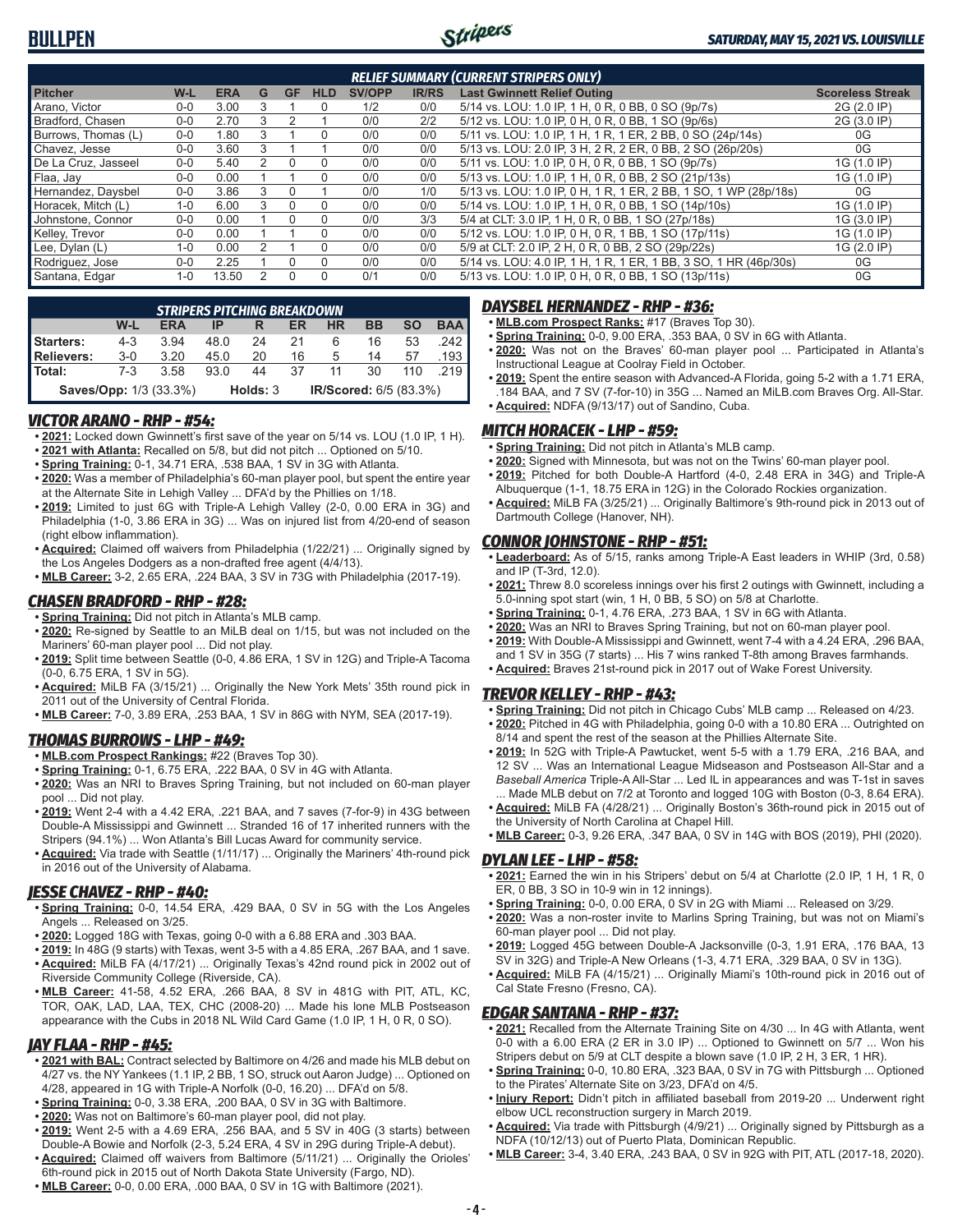| <b>OFFENSE</b>  |                                    |  | Stripers                                               |  |                        |  |  |  |  | <b>SATURDAY, MAY 15, 2021 VS. LOUISVILLE</b> |  |  |  |  |    |
|-----------------|------------------------------------|--|--------------------------------------------------------|--|------------------------|--|--|--|--|----------------------------------------------|--|--|--|--|----|
| TOTAL:          | 264, 18 HR, 847 OPS <b>RISP:</b>   |  | 297,4 HR, 862 OPS RUNS/INNING: 1 2 3 4 5 6 7 8 9 X TOT |  |                        |  |  |  |  |                                              |  |  |  |  |    |
| Vs. LHP:        | 258, 9 HR, 885 OPS <b>RISP/20:</b> |  | 220, 1 HR, .636 OPS Stripers:                          |  | 10 6 4 4 6 8 7 11 10 6 |  |  |  |  |                                              |  |  |  |  |    |
| <b>Vs. RHP:</b> | $268, 9$ HR, 827 OPS               |  | <b>LOADED:</b> .176, 1 HR, .578 OPS <b>Opponents:</b>  |  | 9 2 6 6 3 1 6 5 4      |  |  |  |  |                                              |  |  |  |  | 44 |

|            |                |    |                |           |      |                |          | <b>HOME RUNS</b>       |                                                |                | <b>MULTI-GAMES</b> |           |
|------------|----------------|----|----------------|-----------|------|----------------|----------|------------------------|------------------------------------------------|----------------|--------------------|-----------|
| Player     | 1R             | 2R | 3R             | <b>GS</b> | Tot. |                |          | Off LH Off RH Team W-L | <b>Last HR with Gwinnett</b>                   | <b>Hit</b>     | <b>RBI</b>         | <b>HR</b> |
| Almonte    |                |    | 0              |           |      | 0              |          | $1 - 0$                | 5/7/21 at CLT, GS (RH Felix Paulino)           |                | 3                  |           |
| Arcia      | 5              |    | 0              | 0         | 6    | 4              | 2        | $3 - 1$                | 5/14/21 vs. LOU, 1R (RH Braden Shipley)        | 4              | $\overline{2}$     |           |
| Brugman    | 0              |    | 0              | 0         | 0    | 0              | $\Omega$ | $0 - 0$                |                                                | 0              | $\Omega$           | $\Omega$  |
| Camargo    | $\overline{2}$ |    |                | 0         | 3    | 3              | $\Omega$ | $1 - 1$                | 5/8/21 at CLT, 1R (LH Nik Turley), 2nd of Game | $\overline{2}$ | $\overline{2}$     |           |
| Casteel    | $\Omega$       |    | 0              |           |      | 0              | $\Omega$ | $0 - 0$                |                                                | $\overline{2}$ | $\Omega$           | $\Omega$  |
| Demeritte  | 2              | 2  | 0              | 0         | 4    | $\overline{2}$ | 2        | $4 - 0$                | 5/12/21 vs. LOU, 1R (RH Tim Adleman)           | 3              | $\overline{2}$     | $\Omega$  |
| Ervin      |                |    | 0              | 0         |      | 0              | $\Omega$ | $0 - 0$                | ---                                            |                |                    | $\Omega$  |
| Goins      |                |    | 0              |           |      |                | 0        | $1 - 0$                | 5/4/21 at CLT, 1R (LH Kyle Kubat)              | 3              |                    | 0         |
| Gore       |                |    | 0              | 0         | 0    | $\Omega$       | $\Omega$ | $0 - 0$                |                                                |                | $\Omega$           | $\Omega$  |
| Heredia    | $\Omega$       | 0  | 0              | 0         |      | $\Omega$       | $\Omega$ | $0 - 0$                | ---                                            | 0              | $\Omega$           | $\Omega$  |
| Inciarte   | $\Omega$       |    | 0              | 0         | 0    | $\Omega$       | $\Omega$ | $0 - 0$                | ---                                            | 0              |                    | $\Omega$  |
| Kazmar Jr. | $\Omega$       |    | 0              |           |      | $\Omega$       |          | $0 - 1$                | 5/13/21 vs. LOU, 2R (RH Vladimir Gutierrez)    |                |                    | $\Omega$  |
| Martinez   | 0              |    | 0              | 0         | 0    | $\Omega$       | $\Omega$ | $0 - 0$                |                                                | $\overline{2}$ |                    | $\Omega$  |
| Morales    | $\Omega$       | 0  |                | 0         |      | $\Omega$       |          | $1 - 0$                | 5/7/21 at CLT, 3R (RH Joe De Carlo)            |                |                    | $\Omega$  |
| Sanchez    |                |    | 0              |           |      | $\Omega$       | $\Omega$ | $0 - 0$                |                                                | $\mathfrak{p}$ |                    | $\Omega$  |
| Snider     |                | 0  | 0              | $\Omega$  |      | $\Omega$       |          | $1 - 0$                | 5/7/21 at CLT, 1R (RH Felix Paulino)           | 0              | $\Omega$           | $\Omega$  |
| Unroe      | U              | O  | 0              | 0         | ი    | $\Omega$       | $\Omega$ | $0 - 0$                | 7/19/19 vs. ROC, 1R (RH Drew Hutchison)        | 0              | $\Omega$           | $\Omega$  |
| Waters     |                |    | 0              | 0         | 0    | 0              | 0        | $0 - 0$                | 8/31/19 at DUR, 1R (LH Josh Fleming)           | 2              | $\Omega$           | $\Omega$  |
| Total:     | 11             | 4  | $\overline{2}$ |           | 18   |                |          |                        |                                                |                |                    |           |

| <b>HOME RUN VARIANTS</b>                                  |               |       |           | <b>PINCH HITTERS</b> |    |    |           |            |
|-----------------------------------------------------------|---------------|-------|-----------|----------------------|----|----|-----------|------------|
| Back-to-Back Homers (1x):                                 | <b>Player</b> | AVG.  | <b>AB</b> | н                    | 2B | 3B | <b>HR</b> | <b>RBI</b> |
| Almonte (GS) / Snider, 5/7 at CLT (1st Inning)            | Almonte       | 1.000 |           |                      |    | 0  | 0         | ∠          |
|                                                           | Casteel       | .000  |           |                      |    |    |           |            |
| Back-to-Back-to-Back Homers (1x):                         | Demeritte     | 1.000 |           |                      |    |    |           |            |
| Arcia (2R) / Camargo / Demeritte, 5/8 at CLT (6th Inning) | Ervin         | .500  |           |                      |    |    |           |            |
|                                                           | Gore          | .500  |           |                      |    | N  |           |            |
| Pinch Hit Homers (1x):                                    | Snider        | .000  |           |                      |    |    |           |            |
| Demeritte, 5/12 vs. LOU (7th Inning)                      | Unroe         | .000. |           |                      |    |    |           |            |
|                                                           | Totals:       | .333  | 12        |                      | 0  | 0  |           | 4          |
|                                                           |               |       |           |                      |    |    |           |            |

| HITTING STREAKS (10-PLUS GAMES) |                   |                                             |               | <b>ON-BASE STREAKS (20-PLUS GAMES)</b> |              |
|---------------------------------|-------------------|---------------------------------------------|---------------|----------------------------------------|--------------|
| Player                          | Length/Dates      | <b>Stats</b>                                | <b>Player</b> | Length/Dates                           | <b>Stats</b> |
| Arcia                           | 10G (5/4-Current) | .349 (15-43), 2 2B, 6 HR, 12 R, 9 RBI, 1 SB |               |                                        |              |

ı

| <b>BATTER'S BOX (CURRENT STRIPERS ONLY)</b> |                                     |                           |                          |                                     |
|---------------------------------------------|-------------------------------------|---------------------------|--------------------------|-------------------------------------|
| <b>Player</b>                               | <b>Season with GWN</b>              | 5/14 vs. LOU              | <b>Active Hit Streak</b> | <b>Current Homestand</b>            |
| Almonte, Abraham                            | .346, 1 HR, 11 RBI, 3 SB, 1.066 OPS | <b>DNP</b>                | 1G (Since 5/13)          | $.167(1-6)$ , 2 R, SB               |
| Arcia, Orlando                              | .349, 6 HR, 9 RBI, 1 SB, 1.234 OPS  | 2-4, 2B, HR, 2 R, RBI, SB | 10G (Since 5/4)          | .313 (5-16), 2 2B, HR, 3 R, RBI, SB |
| Brugman, Jaycob (IL)                        | .000, 0 HR, 0 RBI, 0 SB, .000 OPS   | <b>DNP</b>                | $-1G$                    | ---                                 |
| Camargo, Johan                              | .348, 3 HR, 7 RBI, 0 SB, 1.314 OPS  | <b>DNP</b>                | 6G (Since 5/4)           | $--$                                |
| Casteel, Ryan                               | .364.0 HR. 1 RBI. 0 SB. .871 OPS    | $0 - 1$                   | $-3G$                    | $.000(0-3)$                         |
| Demeritte, Travis                           | .367, 4 HR, 10 RBI, 1 SB, 1.357 OPS | $1 - 3$                   | 5G (Since 5/8)           | .556 (5-9), 3 2B, HR, 3 R, 2 RBI    |
| Ervin, Phillip                              | .286, 0 HR, 4 RBI, 1 SB, .750 OPS   | $0 - 1$                   | $-1G$                    | $.500(3-6)$ , R, RBI                |
| Goins, Ryan                                 | .235, 1 HR, 5 RBI, 0 SB, .716 OPS   | $0 - 3$                   | $-2G$                    | .214 (3-14), 2B, 3 RBI              |
| Gore, Terrance                              | .500, 0 HR, 0 RBI, 1 SB, 1,000 OPS  | <b>DNP</b>                | $-1G$                    | $.000(0-1)$                         |
| Kazmar Jr., Sean                            | .308, 1 HR, 3 RBI, 0 SB, .914 OPS   | 0-3, SF, RBI              | $-1G$                    | .308 (4-13), HR, 4 R, 3 RBI         |
| Martinez, Carlos                            | .333, 0 HR, 3 RBI, 0 SB, .733 OPS   | <b>DNP</b>                | 3G (Since 5/4)           | .400 (2-5), 2B, 2 RBI               |
| Morales, Jonathan                           | .150, 1 HR, 5 RBI, 0 SB, .450 OPS   | $1 - 3$                   | 1G (Since 5/14)          | $.100(1-10)$                        |
| Sanchez, Yolmer                             | .211, 0 HR, 4 RBI, 0 SB, .602 OPS   | $1 - 3$                   | 1G (Since 5/14)          | $.091(1-11)$                        |
| Snider, Travis                              | .182, 1 HR, 2 RBI, 0 SB, 1.095 OPS  | <b>DNP</b>                | $-2G$                    | $.000(0-3)$ , R                     |
| Unroe, Riley                                | .000, 0 HR, 0 RBI, 1 SB, .100 OPS   | <b>DNP</b>                | $-4G$                    | $.000(0-2)$                         |
| <b>Waters, Drew</b>                         | .188, 0 HR, 1 RBI, 2 SB, .485 OPS   | $0 - 4$                   | $-1G$                    | $.188(3-16)$ , 2B, SB               |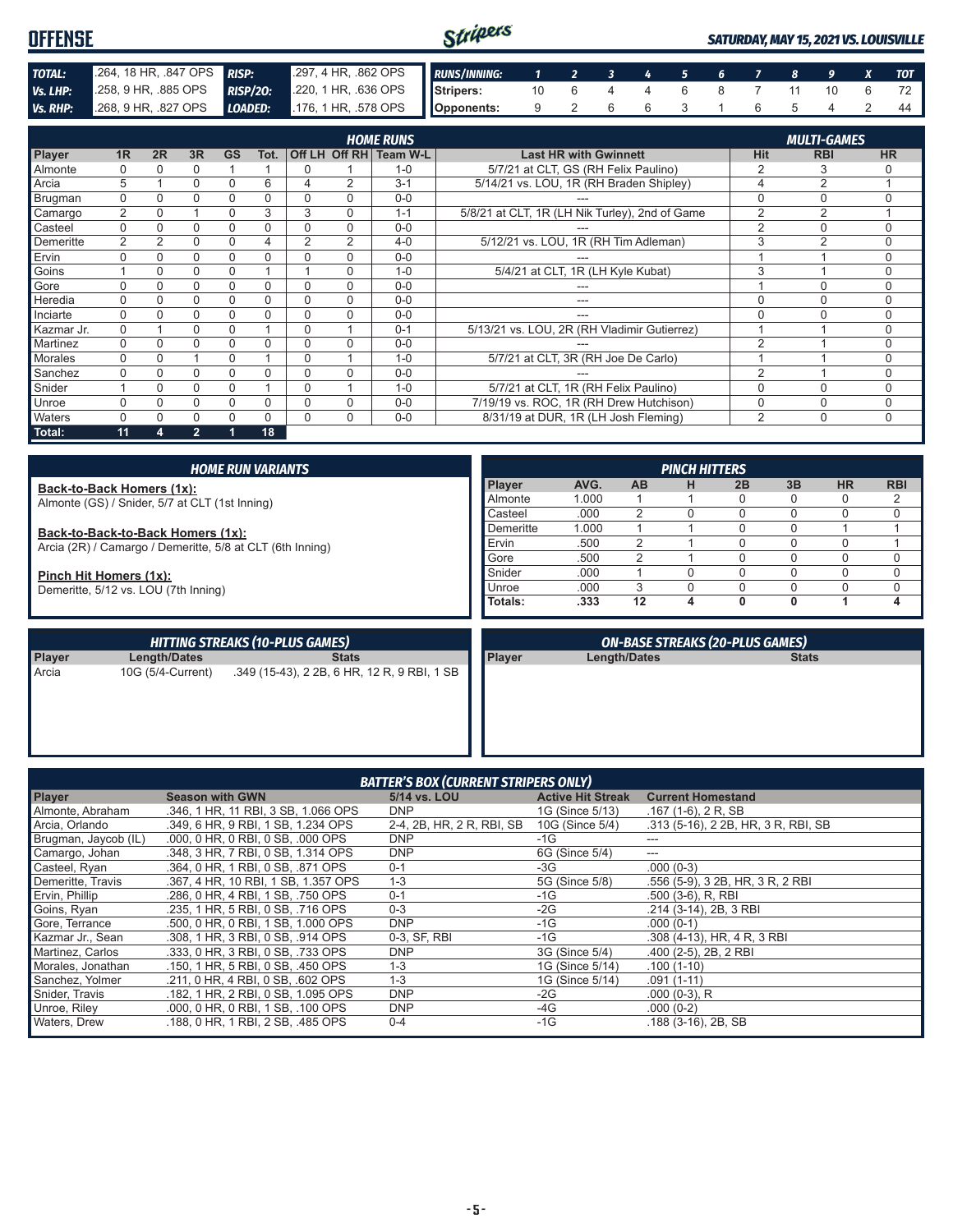## *ABRAHAM ALMONTE - OF - #7*

- **• Leaderboard:** As of 5/15, ranks among Triple-A East leaders in R (T4th, 10), BB (T5th, 10), SB (T5th, 3), OBP (6th, .528), and RBI (T7th, 11).
- **• 2021:** Plated the go-ahead RBI with a 12th-inning double on 5/4 at CLT, scored eventual decisive run on an error (won 10-9) ... Set a new single-game career high with 6 RBI on 5/7 at CLT (3-for-5, grand slam, 4 R).
- **• Spring Training:** .156, 3 2B, 1 3B, 3 R, 1 RBI, 1 SB, .595 OPS in 17G with Atlanta.
- **• 2020:** Played 7G with San Diego, batting .091 (1-for-11, 1 SB).
- **• Acquired:** MLB FA (10/30/20) ... Outrighted to the Braves Alternate Site on 3/26 ... Originally signed by the New York Yankees as a NDFA (7/2/05).
- **• MLB Career:** .237, 58 2B, 13 3B, 18 HR, 97 RBI, 25 SB in 376G with SEA, SD, CLE, KC, and ARI (2013-20).

### *ORLANDO ARCIA - INF - #13*

- **• Leaderboard:** As of 5/15, ranks among Triple-A East leaders in HR (1st, 6), XBH (T1st, 8), R (2nd, 12), TB (2nd, 35), H (T3rd, 15), SLG (4th, .814), OPS (6th, 1.234).
- **• 2021:** Has hit safely in all 10G with Gwinnett (.349, 6 HR, 12 R, 9 RBI, 1 SB, 1.234 OPS) ... On 5/9 at CLT, tied Gwinnett's single-game homer record with 3 solo blasts (3-for-4, 4 R, 4 RBI), was the 3rd player in GWN history to homer three times ... Launched a game-winning solo HR (#6) in the 8th on 5/14 vs. LOU.
- **• 2021 in MLB:** Was on Milwaukee's Opening Day roster and batted .091 (1-for-11, 1 RBI) in 4G before being traded to Atlanta on 4/6 (sent to Braves Alternate Site). **• Spring Training:** .191, 4 2B, 4 R, 6 RBI, .517 OPS in 19G with Milwaukee.
- **• 2020:** Spent 59 games with the Brewers, batting .260 (10 2B, 1 3B, 5 HR, 22 R, 20 RBI, 2 SB) ... Played in 2 Postseason games (.143, 1-for-7, 1 HR, 2 RBI).
- **• Acquired:** Via trade with Milwaukee in exchange for RHP Chad Sobotka and RHP Patrick Weigel (4/6/21) ... Originally signed by Milwaukee as a NDFA (10/22/10).
- **• MLB Career:** .244, 69 2B, 7 3B, 42 HR, 180 RBI, 39 SB in 542G with Milwaukee (2016-21) ... Played in the Postseason from 2018-20 (.295, 4 HR, 6 RBI in 13G).

## *JOHAN CAMARGO - INF - #17*

- **• Leaderboard:** As of 5/15, ranks among Triple-A East leaders in R (1st, 13), OPS (4th, 1.314), OBP (5th, .531), SLG (6th, .783), BB (T7th, 9).
- **• 2021:** Has hit safely in all 6G with Gwinnett this year (.348, 1 2B, 3 HR, 13 R, 7 RBI), including his first career multi-HR game on 5/8 at CLT (2-for-4, 2 RBI).
- **• 2021 in MLB:** In 3 stints with ATL (4/3-8, 4/16-29, 5/10-14), is 0-for-13 in 11G.
- **• Spring Training:** .186, 2 2B, 1 HR, 4 R, 3 RBI in 18G with Atlanta.
- **• 2020:** Made Braves' Opening Day roster and batted .200 (8 2B, 4 HR, 16 R, 9 RBI) in 35G ... Added to the NLCS roster in place of injured Adam Duvall prior to Game 2 and played in 4G (.250, 2-for-8, 1 2B, 1 RBI).
- **• 2019:** In his second full MLB season, hit .233 (12 2B, 1 3B, 7 HR, 31 R, 32 RBI, 1 SB) in 98G with Atlanta ... Optioned to Gwinnett on 8/16 and hit safely in 13 of 14 games with the Stripers (.483, 6 2B, 2 HR, 10 R, 15 RBI, 1.221 OPS).
- **• Acquired:** NDFA (7/2/10) out of Panama City, Panama.
- **• MLB Career:** .258, 68 2B, 4 3B, 34 HR, 144 RBI, 2 SB in 360G with Atlanta (2017- 21) ... Played in 2018 and 2020 Postseasons (.087, 1 2B, 1 RBI in 8G).

## *RYAN CASTEEL - C - #9*

- **• Spring Training:** Did not play in Atlanta's MLB camp.
- **• 2020:** Was not on the Braves' 60-man player pool, did not play.
- **• 2019:** Played 118G with Double-A Mississippi, batting .263 (21 2B, 2 3B, 21 HR, 73 RBI, .811 OPS) ... Ranked 2nd in the Southern League in homers and RBI, 3rd in slugging (.477) ... Was his 2nd career 20-homer season (hit 22 in 2013).
- **• Acquired:** MiLB FA (3/14/21) ... Originally Colorado's 17th-round pick in 2010 out of Cleveland State Community College (Cleveland, TN).

## *TRAVIS DEMERITTE - OF - #12*

- **• Leaderboard:** As of 5/15, ranks among Triple-A East leaders in XBH (T1st, 8), SLG (3rd, .900), OPS (3rd, 1.357), HR (T3rd, 4), 2B (T3rd, 4), TB (T5th, 27), RBI (T9th, 10).
- **• 2021:** Outrighted to Gwinnett on 2/21 and signed to a MiLB contract ... On 5/4 at CLT, tallied 5 RBI (3-for-6, HR) to set a GWN Opening Night record ... Homered in 3 straight games (#2-4) from 5/8-5/12, batting .400 (4-for-10, 4 RBI).
- **• Spring Training:** .133, 0 HR, 3 RBI, 1 SB, .467 OPS in 14G with Atlanta.
- **• 2020:** Hit .172 with 1 2B, 4 RBI in 18G with Detroit ... DFA'd on 2/5/21.
- **• 2019:** Made his Triple-A debut with Gwinnett and was an IL All-Star (.286, 20 HR, 73 RBI, .944 OPS in 96G) ... Has 1 of the 9 20-HR seasons in GWN history ... Traded to Detroit on 7/31, made his MLB debut (.225, 3 HR, 10 RBI in 48G).
- **• Acquired:** Off Waivers from Detroit (2/12/21) ... Originally Texas' 1st-round pick (30th overall) in 2013 out of Winder-Barrow High School (Winder, GA).
- **• MLB Career:** .217, 8 2B, 2 3B, 3 HR, 14 RBI, 3 SB with Detroit (2019-20).

## *PHILLIP ERVIN - OF - #18*

- **• 2021:** DFA'd on 3/28, outrighted to the Braves Alternate Site on 4/3.
- **• Spring Training:** .276, 0 HR, 2 RBI, 1 SB, .647 OPS in 18G with Atlanta.
- **• 2020:** Between Cincinnati and Seattle, hit .149 with 3 2B, 4 RBI, 1 SB in 37G ... DFA'd by the Reds (8/28), Mariners (12/16), and Chicago Cubs (2/20/21).
- **• Acquired:** Off waivers from the Chicago Cubs (2/22/21) ... Originally Cincinnati's 1st-round pick (27th overall) in 2013 out of Samford University (Homewood, AL).
- **• MLB Career:** .247, 26 2B, 8 3B, 17 HR, 68 RBI, 15 SB in 237G with CIN, SEA (2017-20) ... Talled 7 of his 8 career triples in 2019 (ranked 7th in NL).

### *RYAN GOINS - INF - #8*

- **• 2021:** Hit Gwinnett's first homer of the season on 5/4 at CLT (opposite field, solo) ... Set season highs for hits (3-for-4) and RBI (3) on 5/12 vs. LOU.
- **• Spring Training:** .391, 2 2B, 0 HR, 5 RBI, 0 SB, .960 OPS in 16G with Atlanta.
- **• 2020:** Played in 14G with the Chicago White Sox, batting .000 (0-for-9, 4 R) ... Spent most of the year at the Alternate Site in Schaumburg, IL.
- **• Acquired:** MiLB FA (2/25/21) ... Originally Toronto's 4th-round pick in 2009 out of Dallas Baptist University (Dallas, TX).
- **• MLB Career:** .228, 71 2B, 12 3B, 22 HR, 158 RBI in 555G with TOR, KC, CWS (2013-20) ... Played for TOR in 2015, 2016 Postseason (.146, 1 HR, 5 RBI in 14G).

## *TERRANCE GORE - OF - #5*

- **• Spring Training:** Did not play in Atlanta's MLB camp.
- **• 2020:** Logged 2G in his lone season with the Los Angeles Dodgers (0 PA).
- **• 2019:** With Kansas City, hit .275 (2 2B, 1 3B, 13 R, 1 RBI, 13 SB) in 37G ... All numbers were career highs (has just 1 hit in 19 plate appearances in his other 6 MLB seasons).
- **• Acquired:** MiLB FA (2/18/21) ... Originally Kansas City's 20th-round pick in 2011 out of Gulf Coast Community College (Panama City, FL).
- **• MLB Career:** .224, 2 2B, 1 3B, 0 HR, 1 RBI, 40 SB in 102G with KC, CHC, LAD (2014-20) ... Played in the Postseason with KC (2014-15) and CHC (2018), going 0-for-2 with 3 R, 5 SB ... Won World Series with the Royals in 2015.

## *SEAN KAZMAR JR. - INF - #4*

- **• Gwinnett Career:** Batting .269 (624-for-2323, 127 2B, 12 3B, 38 HR, 283 R, 273 RBI, 23 SB) in 671 games over 8 seasons ... Leads Gwinnett in career G, AB, H, TB (889), 2B, R, RBI ... Ranks 2nd in career 3B (12) ... Ranks 4th in career HR (38).
- **• 600 Club:** His 624 hits are 4th-most in Richmond/Gwinnett history (Larry Whisenton leads with 657 hits) ... Is one of 5 players in RICH/GWN history with 600 hits.
- **• 2021 with Atlanta:** Contract selected on 4/17, has spent 2 stints with Atlanta (4/17- 4/23, 5/4-5/7), going 0-for-2 ... Pinch hit on 4/17 at the Chicago Cubs, marking his first MLB appearance in 4,589 days since 9/23/08 with San Diego ... The last player with a bigger gap between MLB appearances was Ralph Winegarner (13 years, 14 days between 6/23/36 with CLE and 7/7/49 with STL).
- **• Spring Training:** .409, 3 HR, 9 RBI, 0 SB, 1.415 OPS in 25G with Atlanta.
- **• 2020:** Was an NRI to Braves Spring Training, but not on 60-man player pool. **• Acquired:** MiLB FA (12/7/20) ... Originally San Diego's 5th-round pick in 2004 out
- of the College of Southern Nevada. **• MLB Career:** .195, 1 2B, 0 3B, 0 HR, 2 RBI in 22G with San Diego (2008) and Atlanta (2021).

#### *CARLOS MARTINEZ - C - #34*

- **• 2021:** Has hit safely in each of his first 3 career Triple-A games (.333, 5-for-15, 2B, 3 RBI) including multi-hit efforts in his last 2 games (5/6 @ CLT, 5/13 vs. LOU).
- **• Spring Training:** Did not play in Atlanta's MLB camp.
- **• 2020:** Was not on the Braves' 60-man player pool, did not play.
- **• 2019:** Played 63G for Double-A Mississippi, batting .198 (4 2B, 2 HR, 15 RBI, 3 SB) Joined Gwinnett for the IL Postseason on 9/6, but did not play.
- **• Acquired:** NDFA (11/21/12) out of Cartagena, Colombia.

### *JONATHAN MORALES - C - #20*

- **• 2021:** Tied his single-game career high with 5 RBI on 5/7 at CLT, going 2-for-6 with a 3-run HR (1) in the 9th.
- **• Spring Training:** .250, 0 HR, 1 RBI, 0 SB, 1.200 OPS in 12G with Atlanta.
- **• 2020:** Spent entire year at Braves Alternate Site in Gwinnett (no MLB debut) ... Played for Caguas of the Puerto Rican Winter League (.394, 3 HR, 9 RBI in 13G), earning PWL Postseason All-Star honors.
- **• 2019:** Hit .240 (13 2B, 2 HR, 27 R, 25 RBI) in 80G between Double-A Mississippi and Gwinnett ... Logged 1 game during the IL Playoffs (0-for-1, BB).
- **• Acquired:** Braves' 25th-round pick in 2015 out of Miami-Dade Community College.

#### *YOLMER SANCHEZ - INF - #2*

- **• Spring Training:** .190, 0 XBH, 2 RBI, 1 SB, .451 OPS in 15G with Baltimore ... DFA'd on 3/27, released on 3/30.
- **• 2020:** Played 11G with the Chicago White Sox, batting .313 (3 2B, 1 HR, 1 RBI, 1.164 OPS) ... Made his MLB Postseason debut in the ALWCS (1G, no at-bat).
- **• Acquired:** MiLB FA (3/31/21) ... Originally a NDFA with Chi. White Sox (5/29/09). **• MLB Career:** .245, 113 2B, 24 3B, 32 HR, 215 RBI, 30 SB in 657G with the Chicago White Sox (2014-20).

### *TRAVIS SNIDER - INF - #26*

- **• Leaderboard:** As of 5/15, ranks tied for 7th in Triple-A East in walks (9).
- **• Spring Training:** Did not play in Atlanta's MLB camp.
- **• 2020:** Signed by Miami on 7/24 and reported to the Marlins' Alternate Site in Jupiter, FL, but was released on 8/27 and did not reach the Majors.
- **• 2019:** Played for Triple-A Reno in Arizona's system (.294, 22 2B, 4 3B, 11 HR, 41 RBI, 3 SB, .899 OPS in 93G).
- **• Acquired:** MiLB FA (2/26/21) ... Originally Toronto's 1st-round pick (14th overall) in 2006 out of Henry M. Jackson High School (Mill Creek, WA).
- **• MLB Career:** .244, 100 2B, 7 3B, 54 HR, 212 RBI, 22 SB in 630G with TOR, PIT (2008-15) ... Played for PIT in the Postseason from 2013-15 (.250, 1-for-4 in 3G).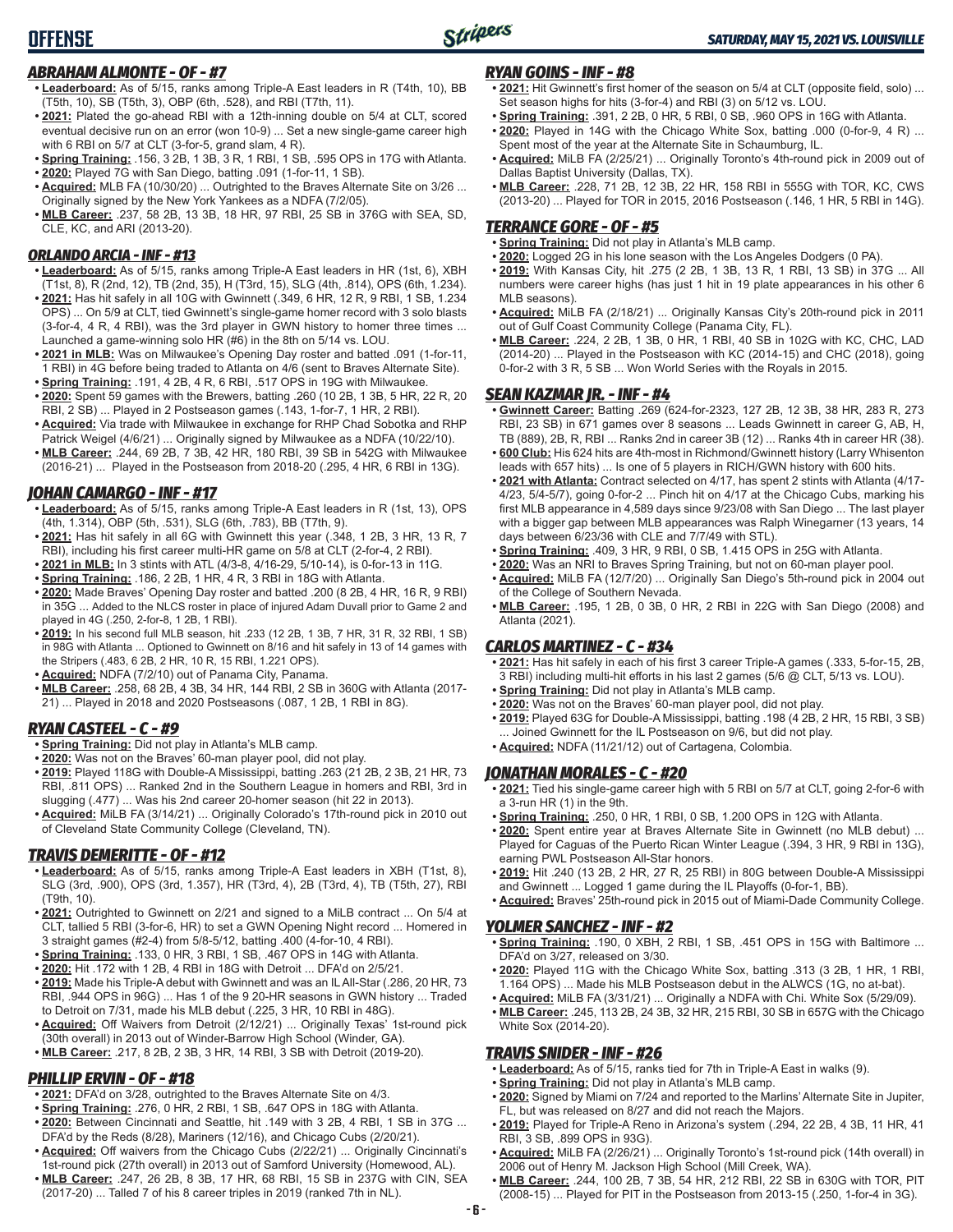## **OFFENSE**

## *RILEY UNROE - INF - #1*

**• Spring Training:** Did not play in Atlanta's MLB camp.

- **• 2020:** Was not on Braves' 60-man player pool ... Played for Brisbane in Australian Baseball League (.176, 0 HR, 3 R, 0 RBI in 6G).
- **• 2019:** Played for Advanced-A Florida, Double-A Mississippi, and Gwinnett, batting .281 (22 2B, 3 3B, 9 HR, 59 R, 60 RBI, 14 SB) in 128G ... Named Florida State League Midseason All-Star, Southern League Player of the Week (9/2/19), and MiLB.com Braves Organization All-Star.
- **• Acquired:** 2018 Rule 5 (LAA) ... Originally Tampa Bay's 2nd-round pick in 2013 out of Desert Ridge High School (Mesa, AZ).

### *DREW WATERS - OF - #11*

- **• MLB.com Prospect Ranks:** #2 (Braves Top 30), #29 (Top 100 Prospects).
- **• Spring Training:** .500, 1 2B, 0 HR, 2 RBI, 1 SB in 4G with Atlanta.
- **• 2020:** Spent entire year at Braves Alternate Site in Gwinnett (no MLB debut).
- **• 2019:** Hit .309/.360/.459, 40 2B, 9 3B, 7 HR, 80 R, 52 RBI, 16 SB in 134G with Double-A Mississippi and Gwinnett ... Won Southern League Batting Title (.319, best in MIS history) and Most Valuable Player (1st in MIS history) ... Ranked among MiLB top 5 in doubles (T-3rd, 40) and hits (5th, 163).
- **• Acquired:** Braves' 2nd-round pick in 2017 out of Etowah High School (Woodstock, GA) ... Named Gatorade Georgia Baseball Player of the Year in 2017.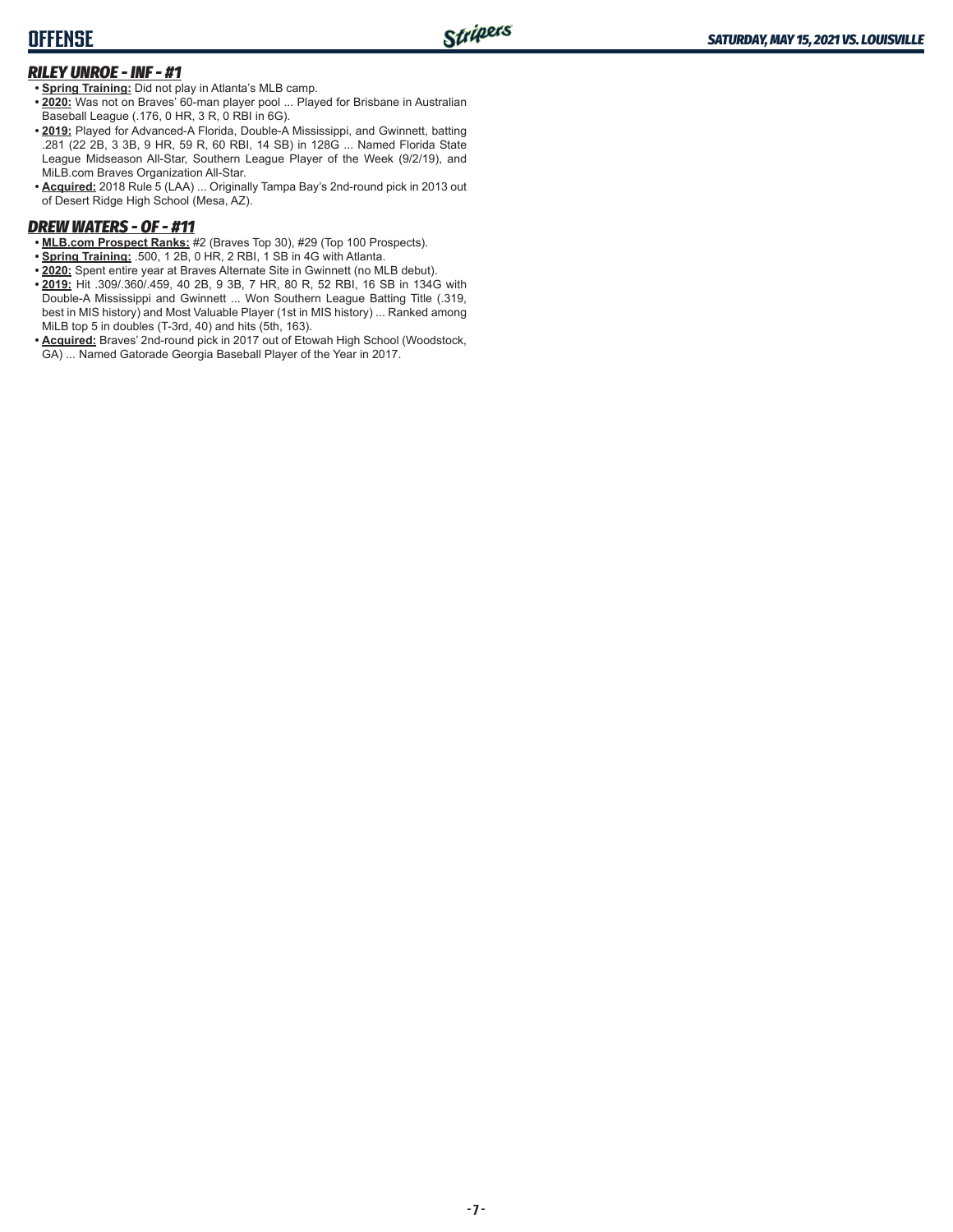## **SEASON SUMMARY**



## **TEAM HIGHS & LOWS**

| <b>OFFENSE:</b>  |  |
|------------------|--|
|                  |  |
|                  |  |
|                  |  |
|                  |  |
|                  |  |
|                  |  |
|                  |  |
|                  |  |
|                  |  |
|                  |  |
|                  |  |
|                  |  |
|                  |  |
|                  |  |
|                  |  |
|                  |  |
|                  |  |
| <b>PITCHING:</b> |  |
|                  |  |
|                  |  |
|                  |  |
|                  |  |
|                  |  |
|                  |  |
|                  |  |
|                  |  |
|                  |  |
|                  |  |
| <b>DEFENSE:</b>  |  |
|                  |  |
|                  |  |

## **TEAM MISCELLANEOUS**

Most Stolen Bases Allowed, Game 2 (5/13 vs. Louisville) Most Caught Stealing, Game None

## **INDIVIDUAL HIGHS & LOWS**

| <b>HITTING (GAME):</b> |  |
|------------------------|--|
|                        |  |
|                        |  |
|                        |  |
|                        |  |
|                        |  |
|                        |  |
|                        |  |
|                        |  |
|                        |  |
|                        |  |
|                        |  |
|                        |  |
|                        |  |

#### **PITCHING (GAME):**

#### **DEFENSE (GAME):**

## **STREAKS**

#### **PITCHING (LONGEST IN 2021 ONLY):**

## **LAST TIME IT HAPPENED (GWINNETT REGULAR-SEASON HISTORY)**

| <b>INDIVIDUAL OFFENSE:</b>  |                                                                                 |
|-----------------------------|---------------------------------------------------------------------------------|
|                             | Never                                                                           |
|                             |                                                                                 |
|                             |                                                                                 |
|                             |                                                                                 |
|                             |                                                                                 |
|                             |                                                                                 |
|                             |                                                                                 |
|                             |                                                                                 |
|                             |                                                                                 |
|                             |                                                                                 |
|                             | Back-to-Back-to-Back Homers  Arcia/Camargo/Demeritte (5/8/21 at Charlotte)      |
|                             |                                                                                 |
|                             |                                                                                 |
|                             |                                                                                 |
|                             |                                                                                 |
|                             |                                                                                 |
|                             |                                                                                 |
|                             |                                                                                 |
|                             |                                                                                 |
|                             |                                                                                 |
|                             |                                                                                 |
| <b>INDIVIDUAL PITCHING:</b> |                                                                                 |
|                             |                                                                                 |
|                             |                                                                                 |
|                             | 9.0-Inning No-Hitter (Solo)Todd Redmond (5/28/10 at Louisville)                 |
|                             | 9.0-Inning No-Hitter (Comb.)  Wooten/Marksberry/Ramirez (6/30/16 at Louisville) |
|                             |                                                                                 |

7 Consecutive Starts with Win................................ Bryse Wilson (7/21/19-Current) 25.0-Inning Scoreless Streak ......................Stephen Marek, 25.1 IP (6/6/10-8/2/10)

| <b>TEAM OFFENSE:</b> |  |
|----------------------|--|
|                      |  |

### **TEAM PITCHING:**

#### **TEAM DEFENSE:**